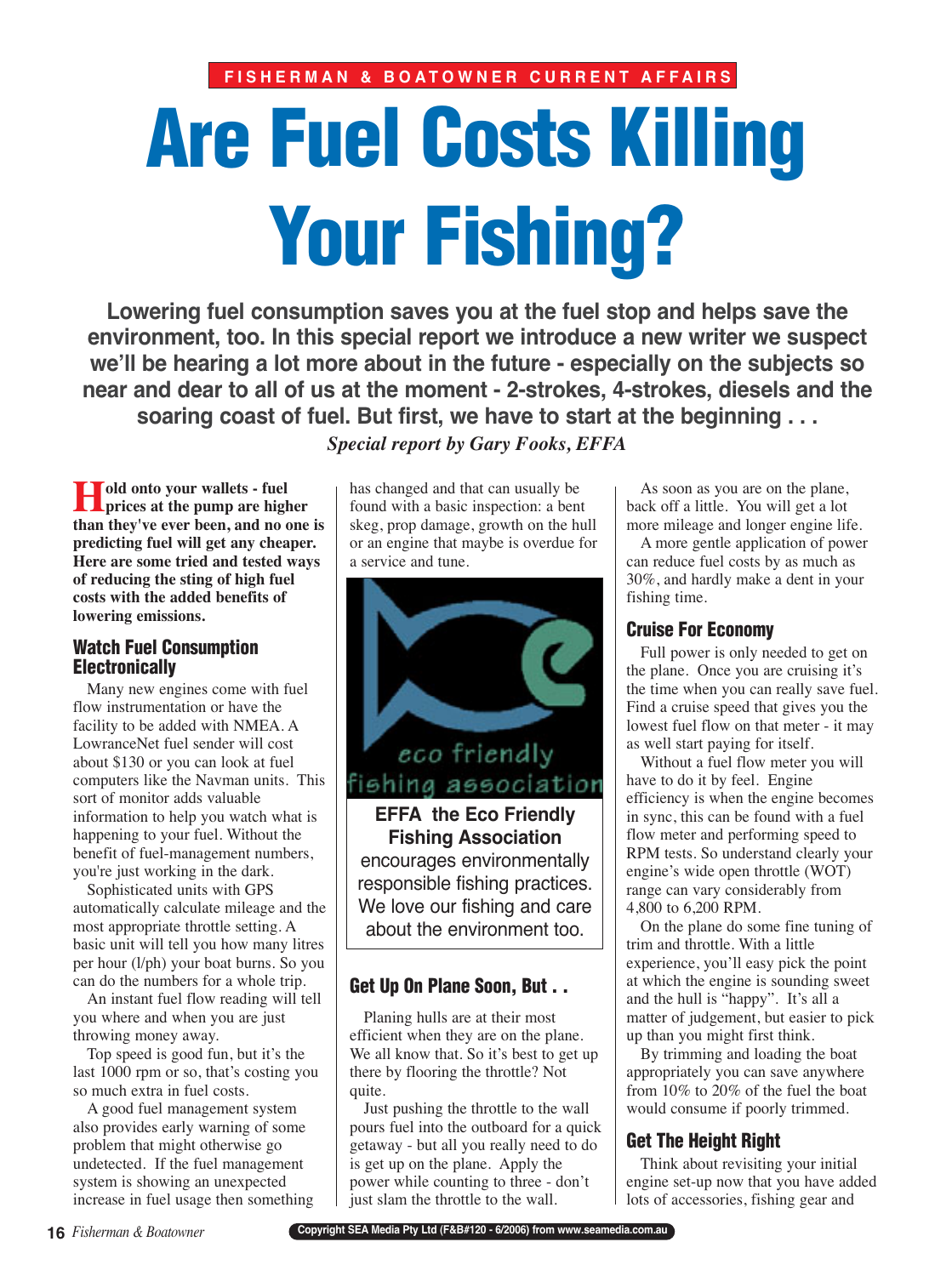personal belongings. Almost certainly the weight and balance of your hull has changed.

Engine heights on the transom make big differences in fuel consumption and performance. Too low and you are unnecessarily dragging more engine through the water than you need to. (put a couple of fingers in the water at 20 kph and feel the load). Too high and you will have ventilation issues.

Cavitation and ventilation while similar symptoms are caused by two different reasons. Ventilation is when air is pulled down from the surface by rotating props working too close to the surface, while cavitation is a low pressure area around the propeller blades.

#### **Select The Best Propeller.**

Prop efficiency creates engine efficiency; engine efficiency creates fuel economy.

Changing to a propeller of different pitch increases or decreases acceleration, delivers lower or higher top speed ... and increases or lowers fuel consumption. When selecting a prop we all seem to concentrate on the balance between the first two – acceleration and top speed and forget about fuel consumption.

Your dealer or propeller specialist can advise you, but in general, the pitch that delivers a higher possible speed provided the engine can turn it, at the expense of acceleration, will give better fuel economy.

Never make your prop selection without the boat loaded up with the extra weight that you would normally carry – eskies, tackle, passengers and fuel. Maybe even a full live well. A prop that works well on an empty boat may struggle with a full load and cost you more at the pump.

Pitch is just one consideration. There is a big selection of blades out there: three and four blades, aluminium, stainless steel and composites and these all have an effect on fuel economy.

Generally speaking, big loads require lesser pitched propellers with more blade or surface area to push against the water (more contact, less slip) while lesser loads utilise higher pitched props.

With propellers it's like so many other things we buy – the cheaper propellers are less efficient. So you pay in the long run.



**More than any other outboard company, Honda has been committed to a cleaner, more environmentally friendly outboard motor. This policy, developed way back in the early 1990's has been backed up with incredibly reliable and fuel efficient outboard engines that meet or surpass all recognised environmental Standards.** 

Stainless steel are the most efficient prop basically because they are stiffer and distort less under load. The blades usually have a thinner profile so that the engine's power is not used up for cutting holes in the water. Aluminium props are a fair compromise, very popular and easily repaired, while composite props are the least efficient.

Boatowners can even get a composite prop with an adjustable pitch. It's not variable on the run like some aircraft propellers, which would give some significant fuel savings, but it's worth looking at if you want to vary pitch depending on the load you carry.

An alternative is to carry two props – one for light loads and one for heavy loads if you can.

While fuel efficiency improvements from stainless steel propellers will vary depending on many other factors (such as the hull shape, boat size, size of outboard and individual blade design) its common to pick up at least 5% fuel savings.

This is especially so when the additional top speed capability is not exploited – and this often happens in fishing boats. Turn the extra speed capability that is so rarely used into fuel savings, and that stainless steel prop does not seem so expensive after all.

Don't forget that no propeller can deliver efficient boating when its bent or dinged.

The most common damage arises from innocuous-looking little dents and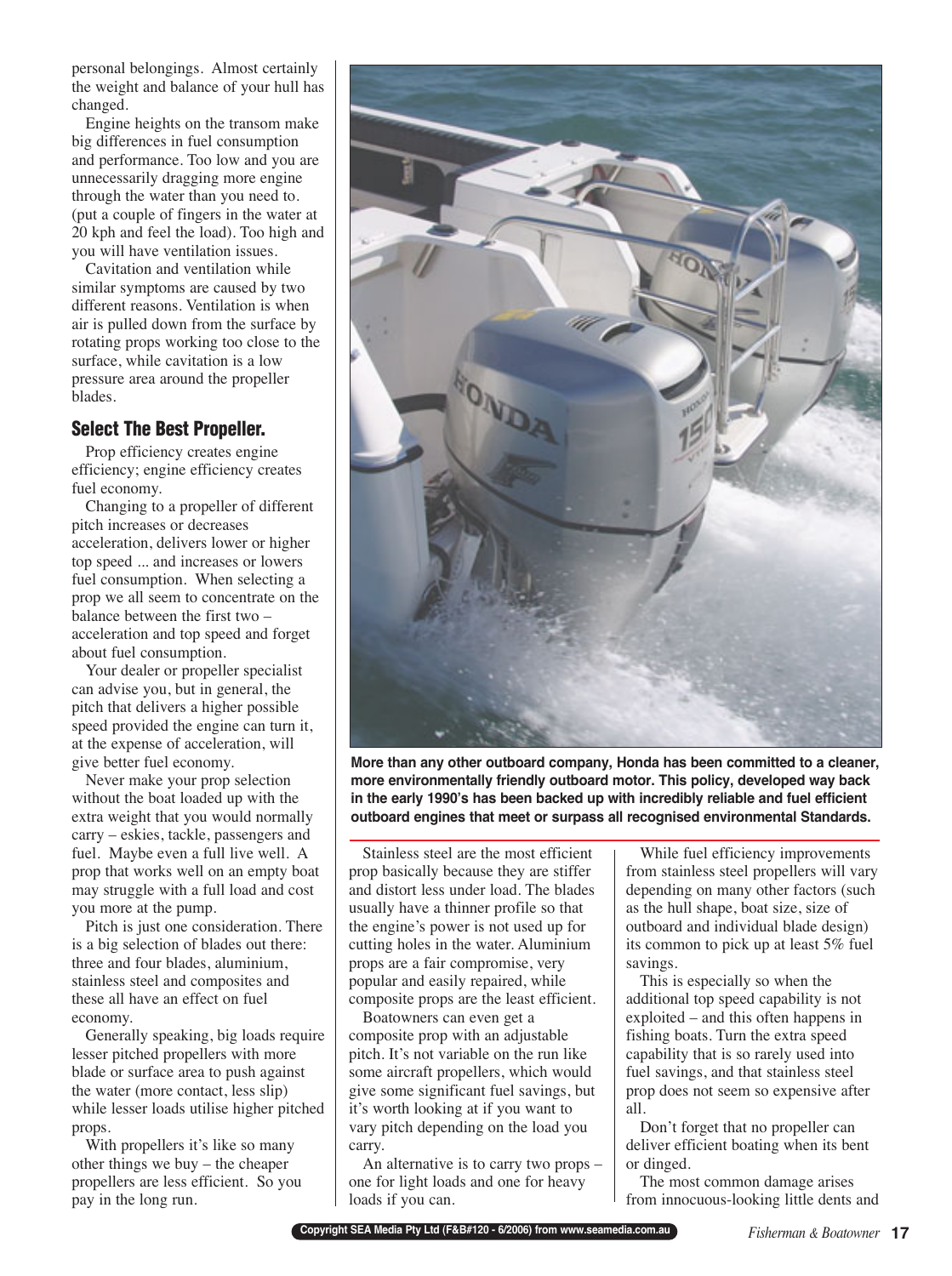# **Managing Your Boat's Fuel Usage . .**

marks in the leading edge of the blade. Even small marks cause turbulence and loss of dynamics as the prop tries to cut through the water. Try filleting a fish with a blunt blade - what's the result? Now take another look – how sharp and smooth are the blades on your prop?

And it gets worse – having just one blade that's dented, puts the whole prop and drive out of balance.

A prop is a flywheel on an outboard, and all flywheels are balanced. With an unbalanced prop, engine life is shortened, and it will cost you an immediate increase in fuel consumption.

With a softer prop like aluminium you can use a file to smooth back the leading edges to get it almost like new again. But stainless usually means a trip to the dealer or prop specialist.

## **Tune Your Outboard**

A motor out of tune is the most

common waste of fuel and a false saving. When the motor is not delivering its best performance the first thing we do is push the throttle down a little more to get the speed we want.

**". . . even in the short term, fuel that has been allowed to vapour off will lose the lighter elements like butane, and the fuel will lose its "zing".**

It's not hard to believe that a tune up can improve fuel economy by 5% or more and a misfiring or faulty spark plug can cost you a 20% increase in

fuel economy.

The car clubs have been saying it for years - keep your car tuned and tyres inflated to save fuel. Same with your boat.

While we are at it – how about the tyre pressure on the trailer tyres – are they optimal or are they costing you extra fuel to tow the boat? What about your car's rear tyres? Most manufacturers recommend higher pressures when the back seat or boot is loaded, and that can also mean the weight on the towing point.

# **Buy The Right Fuel**

High octane fuel is needed by some cars with high compression, usually European makes. So far I have not seen one outboard with pre-ignition or "pinging" issues that would call for the more expensive high octane fuels.

Some people think that to look after their outboard they need to buy the better fuel. While it's true that you should buy fuel from a reputable source – clean and fresh fuel is all you need. Octane is not vitamins for

motors. If your motor is rated for regular unleaded then premium will not give you any more power, performance or engine life.

# **Less Fuel Is More**

Carry only as many litres of fuel as you need for the trip, plus a margin for safety, say 10 or 20 percent. If you know your fuel consumption and manage it, you know how much you will need. But why be so mean on fuel?

Carrying extra weight costs more to move the load around. More on that later.

If you are carrying back home half a tank or more, and you don't get to go out fishing a few times a week then your fuel is deteriorating. The lighter more volatile elements are evaporating off, gums are concentrating and we say the fuel is turning sour. Or going 'off'.

Left too long and your engine will need an expensive service. But even in the short term, fuel that has been allowed to vapour off will lose the lighter elements

**F&B's Yamaha 60 4-stroke has been a real success - combining real fuel efficiency with smooth, quiet and reliable operation.** 



**18** *Fisherman & Boatowner*

**Copyright SEA Media Pty Ltd (F&B#120 - 6/2006) from www.seamedia.com.au**